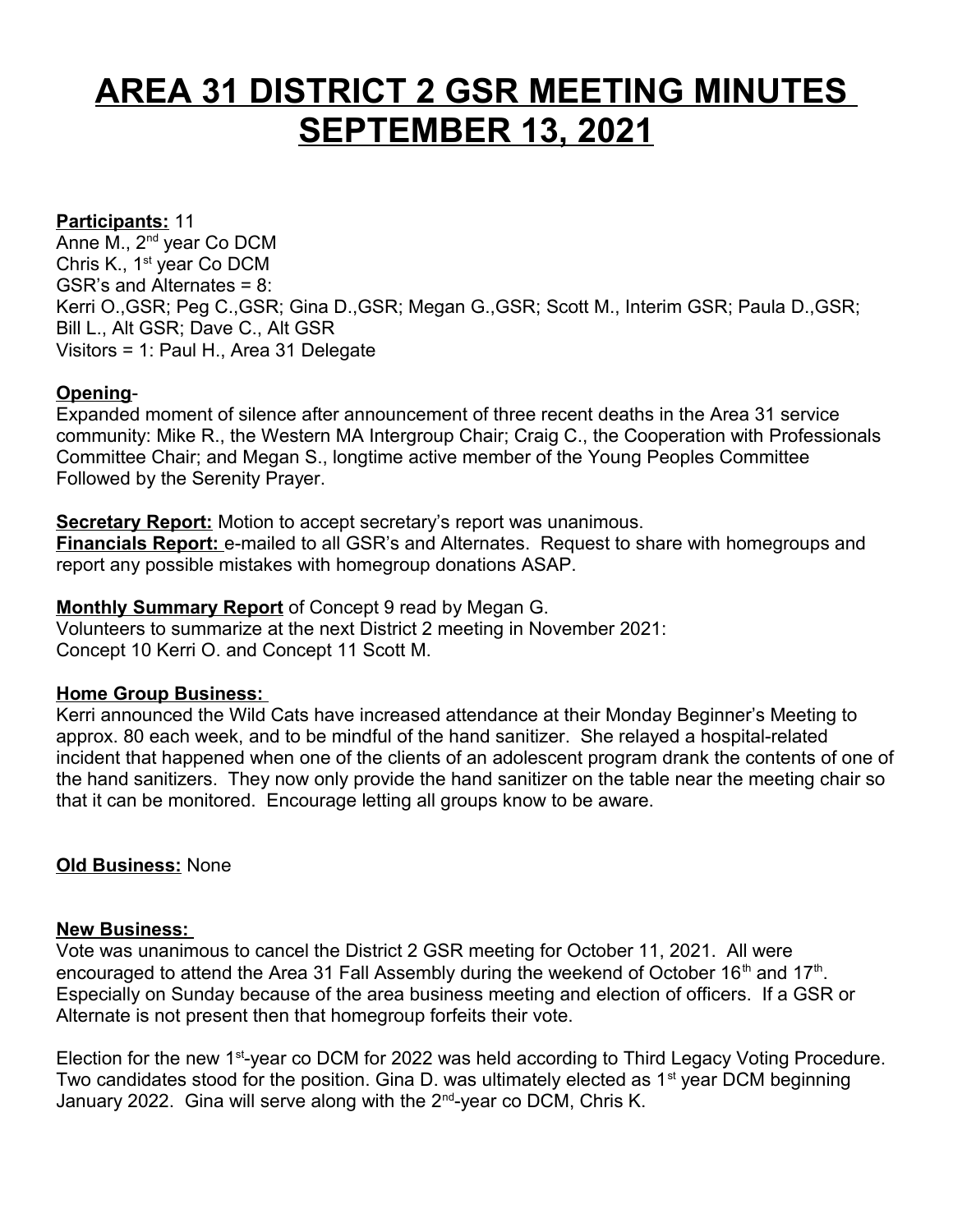**DCM Report:** Fall Assembly at the Brimfield Academy on Saturday October 16 10:00am – 4:00pm and Sunday October 17 1:00 – 5:00pm

Fall Assembly is a mandatory event for GSR's. If the GSR cannot be present both days then, the Alt GSR is supposed to stand in. Both are, of course, welcome and encouraged to attend along with any other members of AA. Please, announce the Fall Assembly at meetings you go to. Encourage participation.

Saturday will be a day-long workshop on the Concepts … with the last 2-hours being a discussion about the possible new home base for our area.

Sunday is the semi-annual Area Business Meeting – most important in the Fall is the elections for the Area positions. If neither the GSR or Alternate attends on Sunday, then your homegroup forfeits having any votes.

From the Area Committee Meeting:

Brian O., Chair of the ADHOC Relocation Committee tasked with looking for a new home for Area 31 gave an update report … they offered three possible options. However, all currently have issues where they don't quite fit our needs (storage space for especially the equipment to use zoom and all of the archive items) along with adequate meeting space. The committee is not finished searching. They are planning to use the last 2-hours of the Fall Assembly time on Saturday to discuss.

If you want more background information before the assembly, their meeting minutes are posted on the Area website under the Documents link – click on ADHOC Committee.

The General Service Conference Final Report is available digitally. It is currently posted on the Area website. If anyone wants a hardcopy of the report when it comes out – have them send Paul a message to **DELEGATE@area31aa.org** He is making a list of names and US mail addresses so he can send them right out as soon as it's available.

Workshop Hosted by the Accessibility Committee. Saturday Oct 2 1:00 – 3:00 on zoom only. Everyone is welcome. Announce and Encourage attendance at homegroups.

Grapevine Committee is hosting a photo contest. Sometime in December will be the deadline but, they are accepting entries now. The committee members will select two winners – prize for each will be a 1-yr subscription to GV and the picture will be sent to GV in New York for possibly publication in the magazine. No portraits, no faces, nothing that would identify anybody … usually nature, flowers, animals, objects in the world, etc.

Announce and Encourage any members to send entries to [grapevine@area31aa.org](mailto:grapevine@area31aa.org)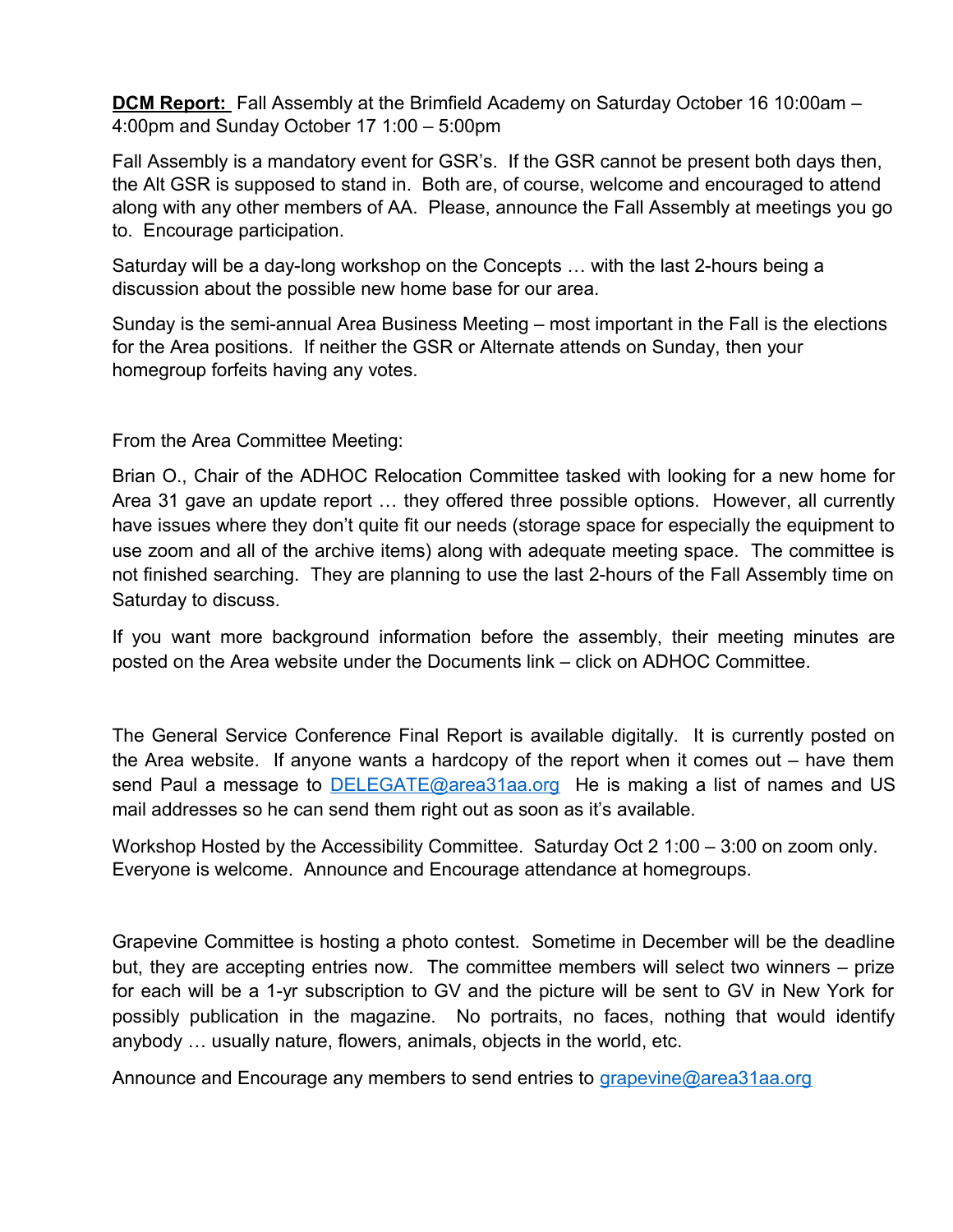WMA Intergroup announced they will be hosting one last Christmas Alcathon at the church @ 474 Pleasant Street … unless something happens to the building. It's just easier than using their current location. Be sure your group Intergroup Rep attends the meeting if you want to be entered in the drawing of times to host one of the Alcathon hours.

MASS State Convention will be Saturday November 13 8:00am – 8:00pm and Sunday November 14 9:00am – Noon. Zoom Only

It will be a scaled down version of what people were used to when it was in-person. More information will be available soon such as the program.

They still need volunteers to help with planning and putting the convention on. If anyone is interested to help with the planning – the planning meetings are on zoom – send Mike an email [ALTDELEGATE@area31aa.org](mailto:ALTDELEGATE@area31aa.org) and he will send you the sign on information.

NERASSA 2022 (Northeast Regional AA Service Assembly) – Registration is Open. It will be held in Pittsburg, PA the weekend of Friday February 25 thru Sunday February 27. More information is available online @ www.nerassa.org

NOTE: Be sure to always mention the area31aa.org website at your homegroup business meetings cause it's a superb resource of information for AA members

**Visitor:** Paul H., Area 31 Delegate presented an update:

1. MA State Convention Mike and Jerry are putting this together Tuesday, September 28<sup>th</sup> 7pm is the Planning Committee Meeting. Tuesday, October 26, at 7pm is the last MA State Convention Planning Committee Meeting before the convention.

Purpose of NERRASA is on the Website Flyer.

2. General Service Conference is available digital all votes, and results.

3. Service Manual the new one is phenomenal, and will be available online on November 5, 2021. Print copies will be available on November 26, 2021. Please email Paul H. he will mail to you, and it's available in English, and Spanish.

4. There is a new Grapevine book called, Prayers & Meditation. It will include several articles written by AA members that describes many different forms of prayer and meditation practices. \$11.50 is the cost.

**Closing** "I Am Responsible"